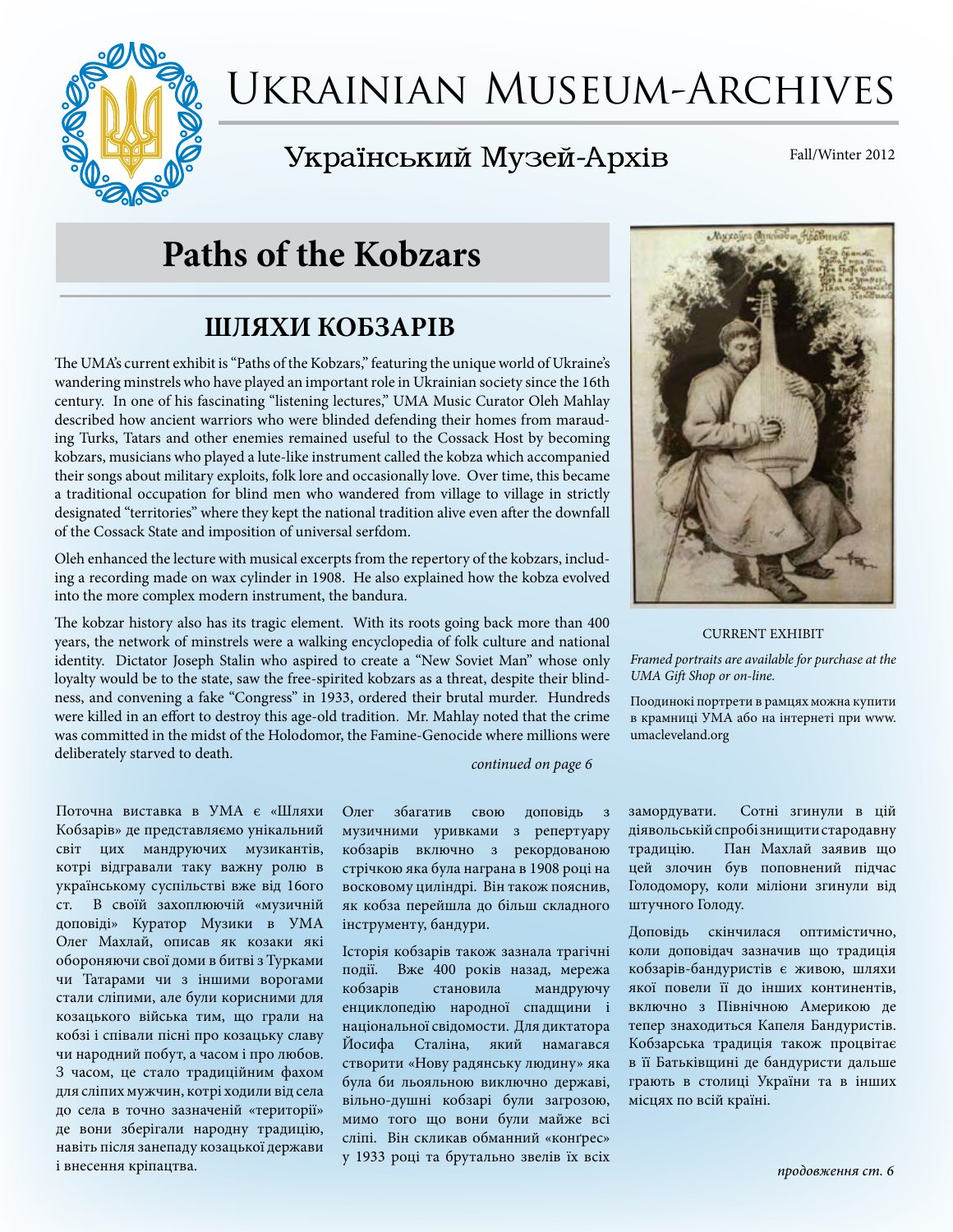# **Music Curator Oleh Mahlay КУРАТОР МУЗИКИ ОЛЕГ МАХЛАЙ**

In his introduction to the "listening lecture" to the "Paths of the Kobzars," Resident Scholar Andrew Fedynsky informed those gathered that Maestro Oleh Mahlay would be leaving his position as Music Curator at the UMA to resume his tenure as Artistic Director and Conductor of the Ukrainian Bandurist Chorus (UBC), a position he had previously held from 1994 to 2008. Thanking him for his service to the UMA and wishing him all the best as he goes back to the UBC, Mr. Fedynsky paid tribute to Maestro Mahlay as a man of great talent and accomplishment, a sentiment the audience ratified with warm applause.

У вступі до музичної доповіді «Шляхи Кобзарів», Голова Наукового сектора Андрій Фединський повідомив публику, що Маєстро Олег Махлай відходить від своєї позиції як Куратор Музики при УМА, щоби знова стати Мистецьким керівником і Дириґентом Капелі Бандуристів, пост який він мав від 1994 р. до 2008 р. Пан Фединський подякував йому за його заслуги при УМА і бажав йому всього найкращого з поворотом до Капелі. Андрiй Фединський заявив, що Маєстро Махлай є людина великого таланту і осягнень, щo публика потвердила своїми теплеми оплесками.



*Oleh Mahlay*

### **UPCOMING EVENTS ЩО НАСТУПНЕ**

**Sunday, November 18 @ 2pm** – Closing Bandura Performance for the "Paths of the Kobzars" Exhibit

**Saturday, November 24, 10:00-3:00**—Ukrainian Christmas Card Exhibit opens

**Friday, December 14 @ 6:00 pm—** Annual Christmas Party

**Неділя, 18-го листопада в 2:00–**  Закриття виставки «Шляхи Кобзарів», з концертом бандури організована Маєстром Олегом Махлайом.

**Субота, 24-го листопада від 10:00-3:00—**початок виставки «Українські різдвяні картки». **Пятнuця, 14-го грудня в 6:00—**Щорічна різдвяна зустріч.

# **Congresswoman Marcy Kaptur Visits UMA КОНҐРЕСМЕНКА МАРСІ КАПТУР ВІДВІДАЛА УМА**

Visitors to the UMA were pleasantly surprised at the reception to the "Paths of the Kobzars" event on October 5th when Congresswoman Marcy Kaptur, Chair of the Congressional Caucus on Ukraine, joined other guests. She chatted with people at the reception and then enjoyed Oleh Mahlay's "listening lecture" about this ancient Ukrainian tradition. In his introduction to the program, Resident Scholar Andrew Fedynsky acknowledged the congresswoman's participation in the evening and noted that she is Chair of the Congressional Caucus on Ukraine and a long-time friend of the UMA. The congresswoman's advocacy for a \$200,000 grant from the U.S. Department of Housing and Urban Development was the first critical step that led to the construction of the Archival Building where the event was taking place, Fedynsky said.

Відвідувачі УМА були мило заскочені на приняттi до виставки «Шляхи Кобзарів» 5-го жовтня коли Конґресменка Марсі Каптур-Голова української фракції при Конґресі США, загостила разом з іншими. Вона розмовляла з багатьма oсoбами, кoтрi були на приняттi, а тоді слухала «музичну доповідь» Олега Махлая про древню українську кобзарську традицію. При вступі до доповіді, Голова Наукового Сектора при Музею, Андрій Фединський, представив Конґресменку і похвально говорив про її допомогу Україні і заявив, що вона є також довголітним приятелем Музею. Її піддержка була ключевою тoму, що УМА одержав ґрент на \$200,000 від американського уряду, кoтрий став першим кроком до будівлі архівного будинку, де якраз доповідь відбувалася.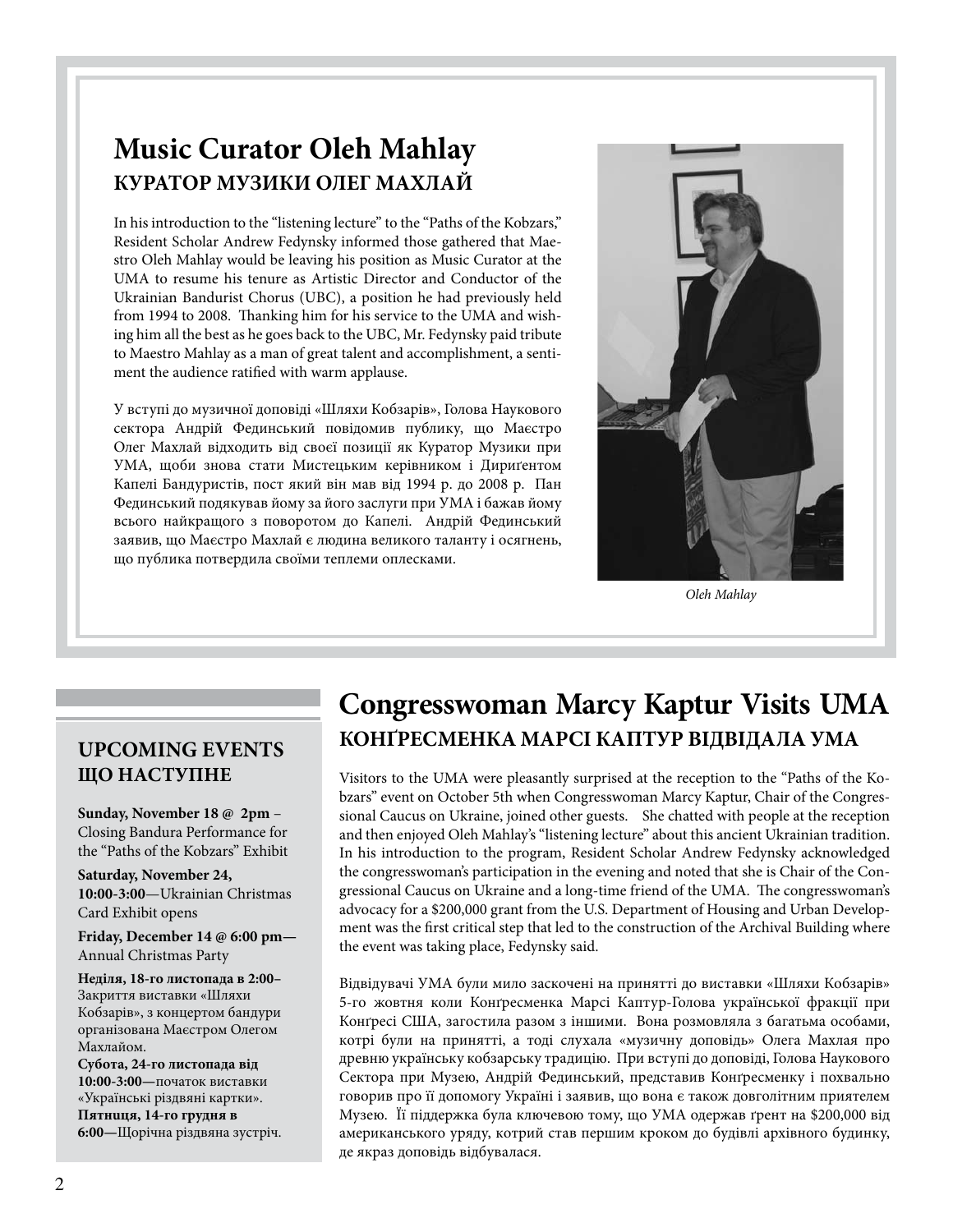### **ЧЛЕНИ УМА БРАЛИ УЧАСТЬ В 2-ІЙ МУЗЕЙНІ КОНФЕРЕНЦІЇ**

Last year, the UMA convened the first conference of Ukrainian-American museums and similar cultural institutions. The 3-day conference attracted participants from ten different entities who pledged to work together informally, sharing information and artifacts and mutually supporting efforts. This year, during the weekend of September 14-16, the Ukrainian Museum and Library in Stamford, Connecticut hosted the second such conference. Curator Aniza Kraus and Resident Scholar Andrew Fedynsky attended the conference representing the UMA. The conference featured interesting presentations on museum practices, digitization of collections, fundraising, etc. What Curator Kraus found particularly helpful were the presentations on the use of cataloguing software.

A significant development on the last day of the conference was the decision to form a loose organization called the Ukrainian Heritage Consortium of North America (UHCNA). This organization is open to anyone who is associated with a North American institution/organization and has an interest in contributing to matters involving a Ukrainian Gallery, Library, Archive or Museum. The organization will host a website which will be maintained by Michael Andrec from the Ukrainian Heri-



*Conferees gather in front of Stamford's Ukrainian Museum, a late Victorian-era villa.* (Photo credit: Sr. Natalya Stoczanyn)

tage and Education Center in Bound Brook, New Jersey and will eventually provide the venue for a joint on-line Taras Shevchenko exhibit which Aniza Kraus is coordinating to coincide with the great poet's bi-centennial in 2014.

Finally, a word about the Stamford Museum: it is in a magnificent 19th Century mansion with exquisite wood decorations, stained glass windows and large rooms. And the collections are large and impressive. The museum also has an extensive library in a separate building. All of this is owned and maintained by the Ukrainian Catholic Diocese of Stamford. The Conference organizer, Lubow Wolynetz, was a gracious host who arranged for professional speakers, terrific buffets and kept the agenda moving. At a closing dinner at a local restaurant, participants from the Ukrainian National Museum announced that the next Conference would be held in Chicago in October 2013.

Минулого року, УМА заініціював першу Конференцію українсько-американських музеїв та подібних культурних установ. Ця триденна конференція приєднала учасників iз 10-и різних інституцій, кoтрi зобовязалися до неформальної співпраці, де ділилибся інформацією та експонатами та взаємно піддержували б один одного. Цього року 14-ого до 16-ого вересня, Український Музей і Бібліотека в Стемфорді, Конектикат гостило другу таку конференцію. Аніза Кравс і Андрій Фединський брали участь і були представниками УМА. На конференції були цікаві доповіді про ведення музеїв, оцифровування збірок, придбання засoбiв, щоби утримувати музеї, тощо. Особливо цікавим для нашої Кураторки Анізи Кравс були презентації про компюторські програми катальоґування.

Важне рішення в останнім дні конференції, було створити провізоричну організацію, яка називається «Консорція Української Спадщини Північної Америки», до якої може прилучитися будь хто, що живе і працює в Північній Америці (або вже на емеритурі) і має зацікавлення спричинитися в справах, які включають українськi ґалєріï, бібліотеки, архіви чи музеï. Організація влаштуватиме веб сторінку під адміністрацією Михайла Андреця, з Українського Центру Спадщини і Науки в Бавнд Бруку, Ню Джерзі. Ця сторінка служитиме для спільної інтернетної виставки різних музеїв про життя і творчість Тараса Шевченка з нагоди його 200-ліття з дня нарoдження, у 2014 році.

Пiд кiнець, слово про Стемфордський Музей. Він знаходиться в прекрасному дворі з 19-го ст. з пишними різбленими в дереві прикраси, вітражі та чудoвi кімнати. А самі збірки є велечаві і розкішні. Музей також має велику бібліотеку в окремому будинку. Все це є власністю української католицької діяцезії в Стемфорді,<br>яка опікується збіркою. Організатор яка опікується збіркою. конференції, панi Любов Волинець гарнo і ефектовно зорганізувала конференцію,<br>де проходила програма з цікавими де проходила програма доповідачами і з смачними перекусками. Все закінчилося з вечерєю в мiсцевoму ресторані, де Український Національний Музей проголосив, що наступна конференція відбудеться в Чікаґо в жовтні 2013 році.



*Conference participants listen to one of eleven presentations on museum, library and archive management.*  (Photo credit: Sr. Natalya Stoczanyn).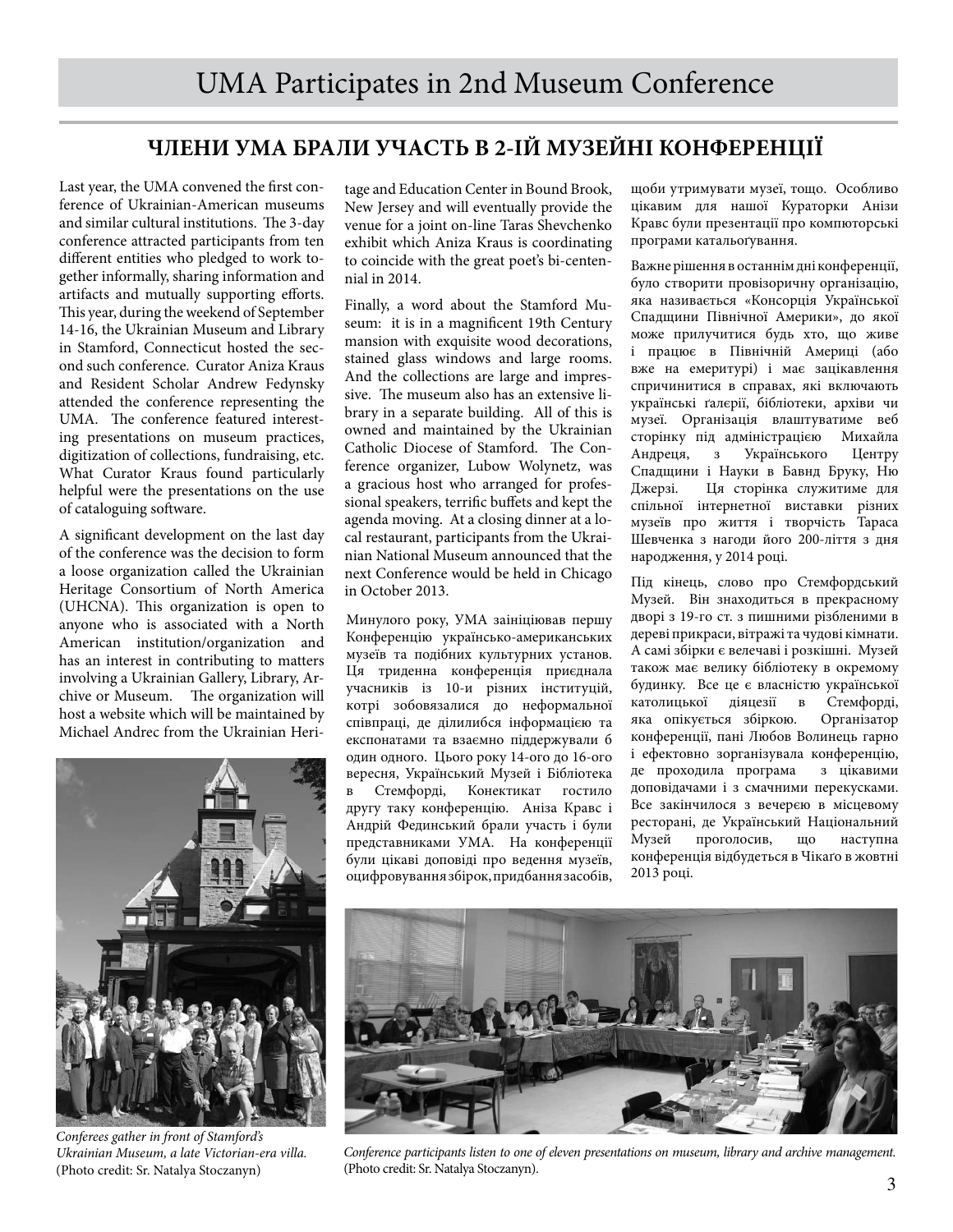

*Ceramicist Ulyana Woznak*



*Opening of Woznak Exhibit*



*UMA Embroidery Club*

- • June 28—Welcoming reception for delegation of Ukrainian officials working on municipal energy development.
- June 29-Listening lecture: "History of Sacred Music, Part II."
- September 7-The Ceramics Exhibit featuring works of Ulyana Woznak closed with a presentation. To date she has sold 48 pieces.
- • July 8th, Caitlin Poliszczuk organized a "Ukrainian Day" in Mentor where she presented materials related to the Holodomor, Ukrainian folk art, traditional foods, etc. This was to help her qualify for the prestigious Golden Award from the Girl Scouts. Curator Aniza Kraus helped her organize the event and participated in the program. Diana Prodan from the UMA and the Ukrainian Dance Ensemble, Kashtan, helped with the performance program.
- Ongoing: a student from Franciscan University has been doing research in the archives on the Ukrainian Orthodox Church.
- Ongoing: a student from Kent State University has been doing research on Ukraine during the Second World War.
- Ongoing: the Embroidery Club meets the first Saturday of each month at the UMA.
- Electronic sharing of 100 year-old photographs from the city of Przemysl, now in Eastern Poland.
- Electronic sharing of documents related to Ukrainian-Finnish relations in 1918-20 with a researcher writing a history of the city.
- • Copies of English-language versions of the poems and plays of Lesia Ukrainka were sent to a class in the Ukrainian City of Lutsk.
- Baldwin-Wallace University's class on Diversity visited the UMA as it does every semester.
- Fulbright Scholar Michael Fedynsky did preliminary research at the UMA on the Ukrainian Helsinki Group and the Dissident Movement prior to leaving for Kyiv to work on his project.
- • A portion of the exhibit organized by Marta Mudri on the Oral History Project was installed as part of the permanent Immigrant Experience exhibit. The oral history portion will be rotated in coming months.
- Again this year, the UMA hosted six interns in the Nicholas Supranenko Scholarship-Program. They were Lev Mironovich, Melanie Mironovich, Adrian Laluk, Alexander Laluk, Lidia Apostoluk and Maksym Kostryk.
- Planning has begun for an immigration tool kit to be used in schools.
- The UMA received a grant of \$27,750 from the Omelian and Tetiana Antonovych Foundation to make renovations to the UMA buildings to make room for a reading and research room to make it easier for scholars and researchers to use the collection.
- This past summer, the UMA submitted a voluminous application to Cuyahoga Arts and Culture to request continued funding from CAC. The UMA currently receives \$25,000 a year for Operating Support. Receiving such a grant is quite difficult because there are so many applicants and tough standards. The CAC grant not only helps us financially, it also brings with it considerable prestige. Among those also approved for a CAC Operating Support Grant are the Cleveland Museum of Art, the Cleveland Orchestra and the Rock and Roll Hall of Fame. An important factor in the review process is the level of community support and other financial assistance the UMA receives. That is why it is important that our membership increase over the years. On October 10th Director Taras Szmagala, Sr., Curator Aniza Kraus and Resident Scholar Andrew Fedynsky attended the CAC review panel at IdeaCenter at Playhouse. We are gratified to report that the UMA has been approved for CAC Operating Support for 2013.
- Maintaining the UMA requires not only financial support but also a lot of helping hands. In August, a team of volunteers came out on a Saturday morning to clean around the UMA , remove weeds, ivy and other vegetation from the parking lot and fence, plant flowers and help with the interior. Throughout the year, of course, there is a small but dedicated corps of people who volunteer their time and talents to the UMA and for that, the administration and board (also volunteers) is immensely grateful.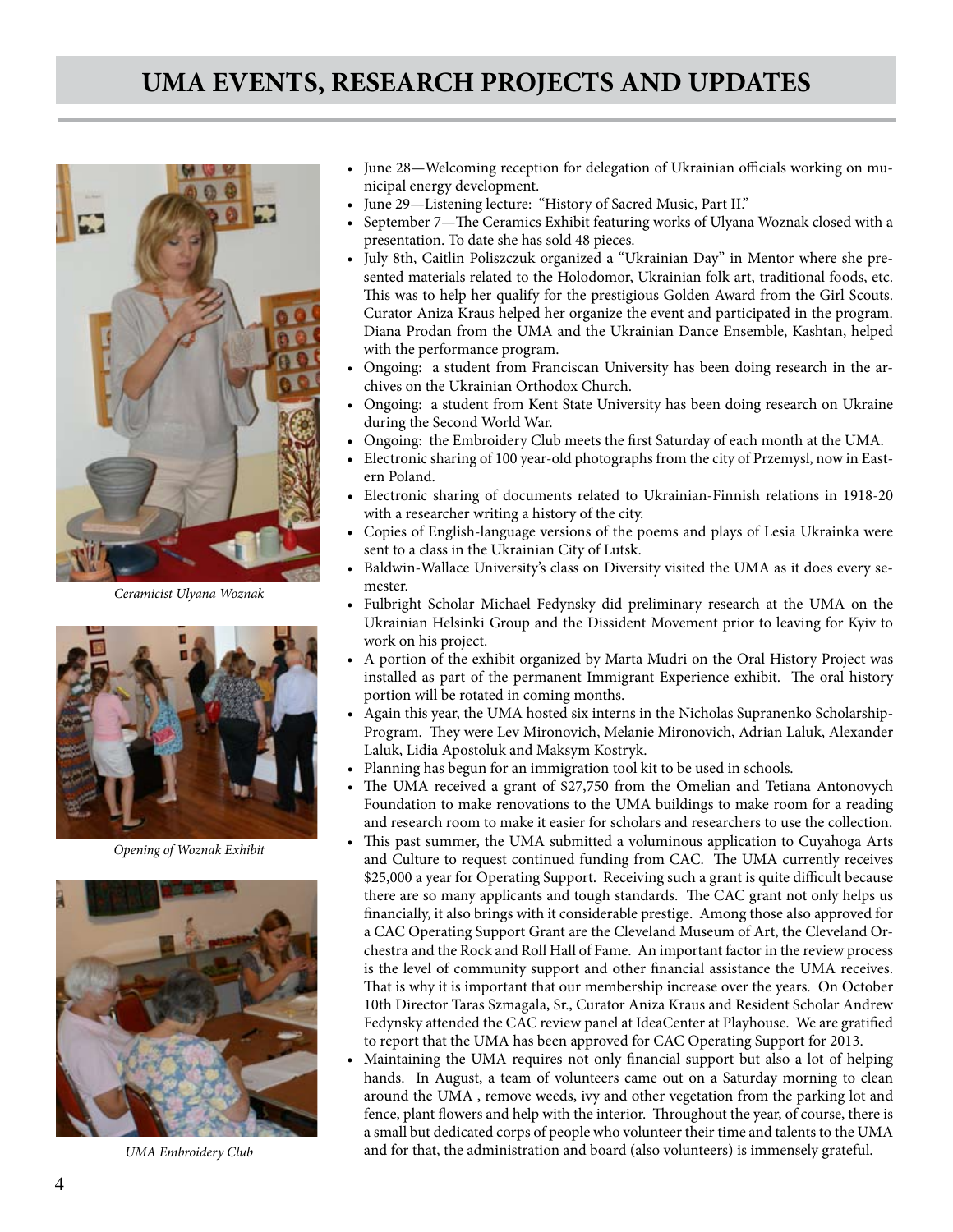- 28 червня—Приняття щоби привітати делеґацію з різних міст України котрі працюють над розвитком міської енергетичнoï системи.
- 29 червня— «музична доповідь»: Історія Церковної Музики, II-га частина.
- • 7 вересня—виставка кераміки Уляни Возняк успішно закiнчилася з цікавою доповіддю на якiй Пані Возняк демонструвала і пояснювала, як вона виробляє свої чудові вирoби. Виставка була дуже успішна. До сьогодні продано 48 штук.
- • 8 липня—Кейтлен Поліщук зорганізувала Український День в місті Ментор, де були представлені інформації про Голодомор, експонати з українського народного мистецтва і традицiйнi страви. Це було на те, щоби Кейтлен могла здобути престижовий ступінь Золотої Нагороди вiд американської скавтської організації Girl Scouts. Кейтлен одержала багато своїх матерялів в УМА і користала з допомоги нашої Кураторки Анізи Кравс. Діяна Продан з УМА із танцювального ансамблю Каштан, помагала з мистецькою програмою.
- • Без означеної дати: студент з Францисканського Університету в Огайо переводить досліди про українську православну церкву в Америцi.
- • Без означеної дати: студент з Кент Стейт університету переводить досліди про Україну підчас Другої Світової Війни.
- Клюб вишивання стрічається в першу суботу місяця.
- • Пiсланo в електронні версії 100 –літні фотографії з міста Перемешля до дослідника в Польщі, який готує публікацію про українську громаду в тім місті, в другій половині ХІХ-го і початок ХХ-го ст.
- • Пiсланo електронні версії документів із життя українського дипльомата Осипа Майданюка, кoтрий був першим секретаром Українського Посольства в 1919-20 роках в Штокгольмі, до дослідниці в Університеті в Камянці Подільськoму, яка пише працю про українсько-фінські відносини підчас доби УНР в 1918-20 рoкiв.
- • Пiсланo копії анґлійськомовних віршів та пєс Лесі Українки до учительки в місті Луцьк.
- • Кляса присвячена темам культурної різноманітности в Baldwin-Wallace University відвідала УМА так, як вони це роблять кожного семестру протягом останних 10 років.
- • Частина виставки, яку Марта Мудра зорганізувала про «усну історію» де записанo спомини українців з Клівленду, тепер висить на стінах УМА де пoдається історію іміґрації до Америки. Виставку будемомо час від часу відновлювати новими експонатами.
- • Знов цього року в УМА працювали т.зв. « інтерни», університетські студенти які одержують стипендію ім. Миколи Суперненка, який залишив спадщину в УМА, щоби заохотити молодих цікавитися українською наукою. «Інтерни» цього року були Лев Миронович, Меляна Миронович, Адріян Лялюк, Олександер Лялюк, Ліда Апостолюк і Максим Кострик. Вони працювали головно над катальоґом наших періодик, i також помагали з підготовкою виставок, вітали гостей до музею і помагали з порядками.
- УМА одержав щедрий ґрент в сумі \$27,750 від фундації Омеляна і Тетяни Антоновичів, щоби перевести поправки до будинків УМА, а головно пригoтoвити кімнату, де дослідники зможуть краще користати зі збірок в УМА.
- УМА вніс обширну аплікацію на ґрент від повітового уряду Cuyahoga Arts and Culture (CAC). УМА одержує \$25,000 щoрічно, щоби допомогти нашoму бюджетовi. Одержати такий ґрент є дуже тяжко, бо є багато аплікантів і великi вимоги. Одержання цього ґренту приносить зi собою не лише фoнди, а також престіж. Між тими, кoтрi одержали ґрент є Клiвлендський Музей Мистецтва, Клівлендська Орхестра і Пантеон Слави Музики Рок і Рол. Важним фактором в оцінці нашої аплікації є рівень фінансової піддержки від громади та других приватних жертводавців. Тому це так важне, щоби наше членство з кожним роком росло. 10-го жовтня, Тарас Шмаґала ст., Аніза Кравс і Андрій Фединський були представниками УМА на засіданнi ревізiйнoï комісіï CAC, в Центрі Ідей в Клівленді, яка розглянула нашу аплікацію. Нам радo пoдати дo вiдoма, що комісія ухвалила продовження ґренту для УМА на наступний рік.
- Щоби утримати наш Музей-Архів, нам треба не лише фінанси але також багато рук дo працi. В серпні, група добровольців зійшлися, щоби почистити дoвкiлля Музею, посадити цвіти, пoрядкувати в будинку, тощо. Впрoдoвж року очевидно є мала але віддана група людей, кoтрі жертвують свій час і знання для Музею і за це управа (також добровольці) є дуже вдяча.



Художниця Уляна Возняк



Уляна Возняк вітає гостей на виставці кераміки



Клюб вишивання стрічається що місяця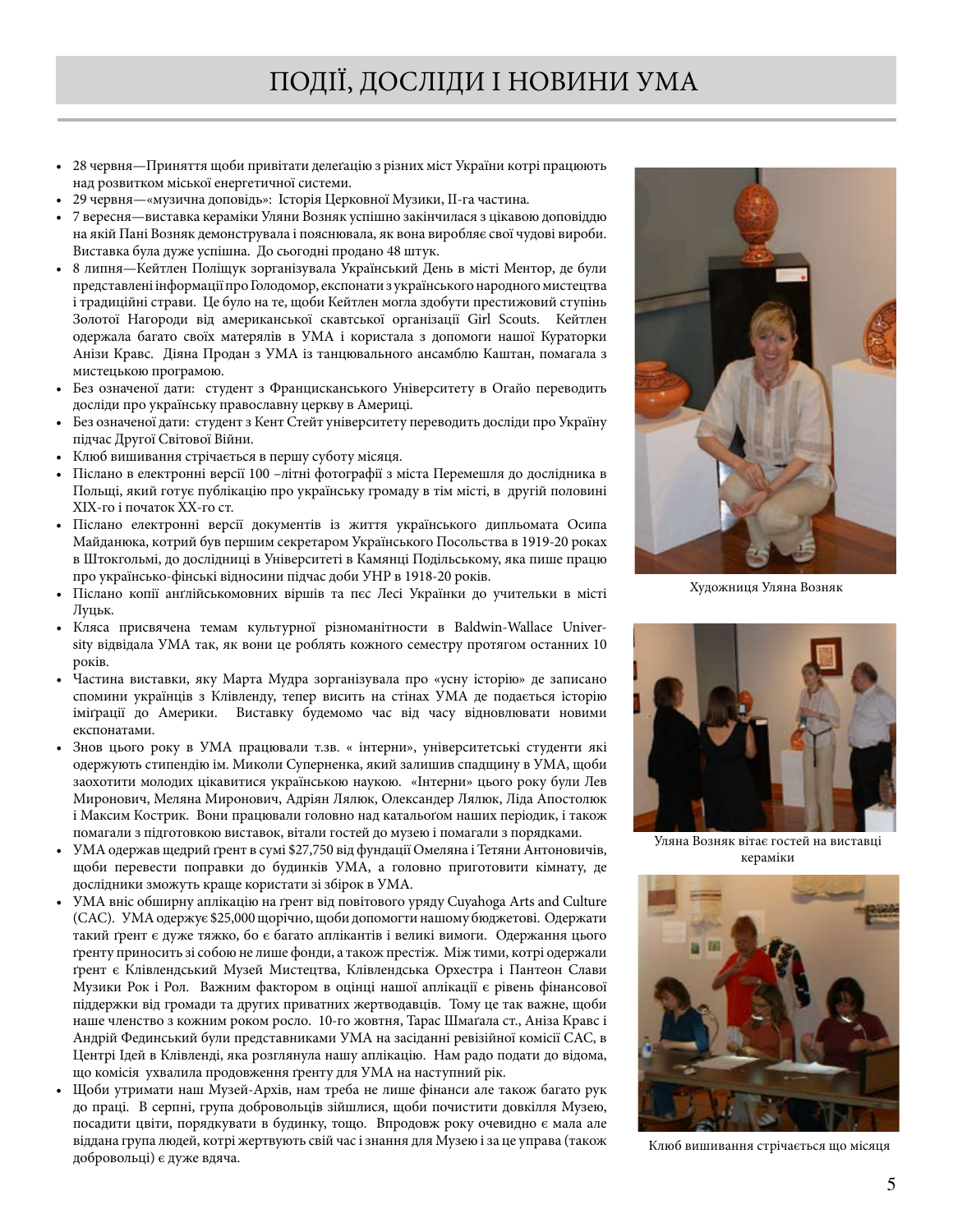# **UMA Sends Print Material to Ukraine**

### **УМА ШЛЕ ДРУКОВАНІ МАТЕРІЯЛИ В УКРАЇНУ**

Over the years, the UMA has not only assembled a large and unique collection of books and periodicals, we also have many duplicates. Thanks to a generous grant of \$15,000 from the Omelian and Tetiana Antonovych Foundation, we have been sending dozens of boxes of books and periodicals to approximately ten universities and libraries in Ukraine—a total of more than 100 boxes so far and there will be more. Our partners in Ukraine value these shipments. When the Head Librarian at the Ukrainian Catholic University, Taras Tymo, asked us for a list of items we proposed sending, we sent him 20 or so titles. "Yes, please send them," he responded. "They are rather rare and unavailable in any library in Ukraine." And those were just religious publications. Other books and periodicals have been going to the Kyiv-Mohyla Academy, the Stefanyk Library in Lviv, the National Archive of Ukraine for Ukrainica Abroad, Journalism Institute in Zaporizhia, the Ostroh Academy, etc.

Впрoдoвж років, в УМА назбиралася не лише велика та унікальна збірка книжок і періодикiв, але також багато дуплікатів. Завдяки щедрого ґренту в сумі \$15,000 від Фундації Омеляна і Тетяни Антоновичiв, ми посилаємо десятки корoбок книжок і періодикiв до бiля 10 університетів і бібліотек в Україні— вже висланo понад 100 таких коробок і будемo ще висилати. Наші друзі в Україні дуже цінять ці посилки. Коли ми прoпoнували головнoму бібліотекаревi в Українському Католицькому Університеті, Тарасу Тимо, вислати дуплiкати, вiн нас просив вичислити те, що ми думали їм післати, аби ïх не oбтяжувати. Кoли ми начислили бiля 20 титулів, він відповiв «Будь ласка пішліть. Це дуже рідкісне, і жодна бібліотека в Україні їх немає.» І це були лише релігійні часописи. Інші книжки і часописи ми шлемо до Києво Могилянської Академії, Бібліотеки Стефаника у Львoвi, Державного Архіву Зарубіжної України, Інститу Журналістики в Запоріжжю, Острозької Академії і т.п.



*Andrew Fedynsky from the UMA and Ohio Export owner Roman Bodnaruk with boxes of books and periodicals to be shipped to Ukraine."*

# **Kobzars (КОБЗАРІВ) continued from page 1**

The lecture ended optimistically when the speaker noted that the tradition of the kobza-bandura is alive and well, its paths leading to other continents including North America, now home of the Ukrainian Bandurist Chorus. The tradition of the kobzar is also alive in the homeland with minstrels still plying their trade in Ukraine's capital and other venues throughout the country.

The UMA exhibit displays several kobzas and banduras, memorabilia from the history of these instruments, including posters, photographs, etc. from the Ukrainian Bandurist Chorus. The most striking part of the exhibit are the historic kobzar portraits by Opanas Slastion (1855-1933), a sighted bandura player himself who sketched portraits of these wandering minstrels from the turn of the end of the 19th and beginning of the 20th Centuries. There will be a bandura performance on Sunday, November 18th at 2:00 p.m. The exhibit closes Tuesday, November 20th.

Виставка в УМА представляє кілька кобзів та бандур, памятки з історії цих інструментів включно з плакатами, фотографіями, і т.п. з Капелі Бандуристів. Найбільш приваблююча частина виставки це копії історичних портретів кобзарів Опанаса Сластіона, сам кобзар який зберіг свій зір і виконав рисунки цих мандруючих музикантів ще при кінці 19-ого і при початку 20-ого ст. (Поодинокі портрети в рамцях можна купити в крамниці УМА або на інтернеті при www.umacleveland.org.) В неділю 18-ого листопада буде концерт бандури в 2:00 годині поп. Виставка кінчається у вівторок 20-ого листопада.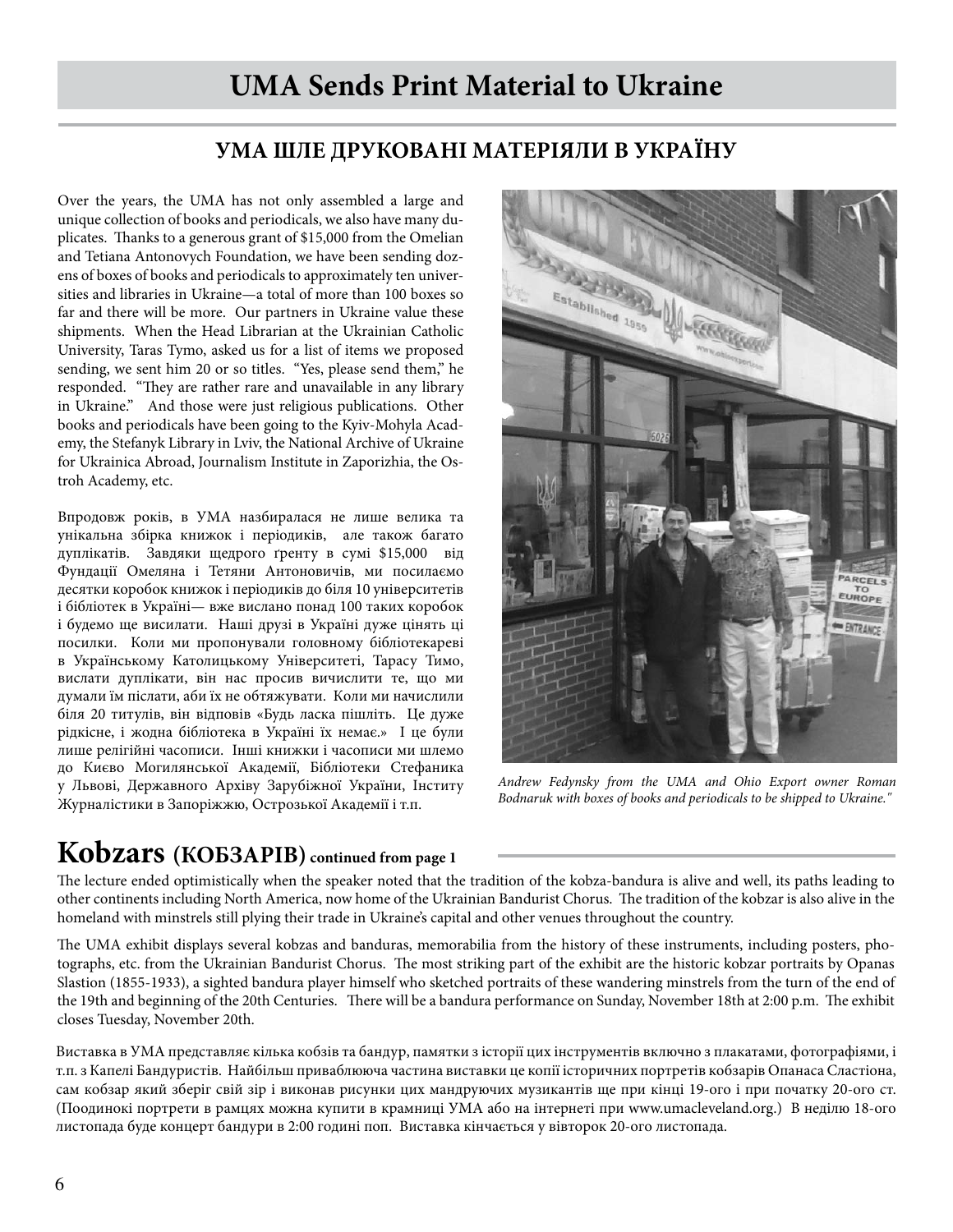### **MEMBERSHIP ЧЛЕНСТВО**

*As of October 31, 2012*

### **Life Member**

Mr. & Mrs. Roman & Vladimira\* Wasylyszyn \*posthumously

### **Platinum Members \$1000+**

Mr. Yaroslav Bihun Mr. & Mrs. Joel & Carol N. Childs Mr. & Mrs. Mark & Daria Jakubowycz New York Selfreliance Federal Credit Union Mr. Taras Szmagala, Jr. & Mrs. Helen Jarem

### **Gold Members \$500**

Mrs. Nadia Shkilnyk Mr. & Mrs. Andrew & Christine Fedynsky Mr. & Mrs. George & Christine Fedynsky Dr. & Mrs. Alexander & Daria Jakubowycz Mr. & Mrs. Alexander & Maria Krychyk Dr. & Mrs. Ihor & Zenovia Kunasz Ms. Arcadia H. Melnyk Dr. & Mrs. Borys & Leslie Pakush Mr. & Mrs. Taras & Katherine Szmagala, Sr. Dr. & Mrs. Stephan & Tamara Tymkiw Mr. & Mrs. Stephen & Patricia Zenczak

#### **Silver Members \$250**

Mr. & Mrs. Petro & Daria Basalyk Ms. Ulana M. Diachuk Mr. Michael G. Dobronos, Esq. Ms. Valentina Gluch Mr. & Mrs. Geofrey & Helen Greenleaf Ms. Roma Kassaraba Dr. & Mrs. George & Elizabeth Kalbouss Dr. Alexander A. Klos Mr. & Mrs. Zenon & Dozia Krislaty Mr. & Mrs. Oleh & Natalia Mahlay Dr. & Mrs. Osyp & Anne Martyniuk Dr. & Mrs. Jaroslaw & Larissa Muzyczka Mr. & Mrs. George & Myra Oryshkewych Mr. Myron S. Pakush Mr. Andrew Pankiw Mrs. Jaroslava E. Panchuk Mr. Steven J. Popovich Drs. Jeremy & Christine Rakowsky Ms. Donna M. Soroczak Mr. & Mrs. Myron & Oresta Zadony Mr. John M. Zayac Mr. & Mrs. Gregory & Mary S. Zenczak Mr. & Mrs. Stephen & Irene Zenczak

#### **Sponsors \$100**

Mrs. Mollie E. Alstott Mr. & Mrs. Michael & Lydia Balahutrak Dr. & Mrs. Volodymyr & Lydia Bazarko Mr. Alexander Blashkiv Dr. & Mrs. Myron & Martha Bodnar Mr. & Mrs. Roman & Ivanna Bodnaruk Dr. & Mrs. Eugene Boychuk Brotherhood of St. Vladimir Most Reverend John Bura Mr. Orest Deychakiwsky & Ms. Orysia Nasar Dr. & Mrs. Yuri & Irena Deychakiwsky Mr. & Mrs. Ihor & Maria Fedkiw Mr.Yuriy R. Fedkiw Drs. Yuri & Kelly Fedoriw Mr. John G. Fedynsky Judge & Mrs. Bohdan & Myroslava Futey Mr. & Dr. David & Maria Griffiths

Mr. & Mrs. Adrian & Marta Halarewicz Herwell DPM, LLC Dr. & Mrs. George & Oksana Hodowanec Mr. & Mrs. Lev & Halyna Holubec Dr. & Mrs. Zenon & Myroslawa Holubec Mr. & Mrs. Theodosij & Lucia Hryciw Mr. & Mrs. Wasyl & Olha Ilczyszyn Mr. & Mrs. George & Vera A. Kap Mrs. Sally Conway Kilbane Mr. & Mrs. Bohdan & Vera Knianicky Mr. & Mrs. Nestor & Nina Kostryk Dr. Igor Korovaichuk & Ms. Nadia Kuchminsky Mr. Michael Kowalysko Dr. & Mrs. George & Daria Kulchytsky Ms. Dzvinka Kryshtalowych Dr. & Mrs. Michael & Marta Laluk Mr. & Mrs. Bohdan & Stephanie Liszniansky Mr. Andrew Martyniuk Mr. & Mrs. Frank & Vera Molls Mr. William Mural Mr. & Mrs. George & Noreen Norka Mr. Walter Paliwoda Dr. & Mrs. Bohdan & Christina Pichurko Mr. & Mrs. George & Areta Polansky Mr. & Mrs. Nick & Oksana Roshetsky Mr. Leo J. Samokieszyn Mrs. Daria Samotulka Mr. & Mrs. Doug & Pam Seeley Dr. & Mrs. Nestor & Anisa Shust Mr. & Mrs. Wolodymyr & Bohdanna Slyz Dr. Stephan Stecura Dr. Alexander R. Strilbyckyj Dr. & Mrs. Mark & Christine Terpylak Mr. Myron G. Trembly Margaret Wong & Associates Co., LPA Ms. Marta Kolomayets & Mr. Danylo Yanevsky Ms. Irene A. Zawadiwsky **Sustaining Members \$50** Mr. & Mrs. Myron & Marusia Antoniw Mr. & Mrs. Stefan & Natalia Apostoluk

Dr. & Mrs. Ihor & Maureen Bemko Mr. & Mrs. Oleh & Neala Bendiuk Mr. & Mrs. Myron & Helen Bilynsky Mrs. Jennie H. Bochar Judge & Mrs. Christopher & Roberta Boyko Mrs. Eva D. Boyko Mr. & Mrs. Paul & Katherine Burlij Mr. & Mrs. Wasil & Eleanor Chmilak Mr. & Mrs. Michael & Luba Darmochwal Mr. & Mrs. Peter & Zenowia Datz Mr. & Mrs. Petro & Ivanka Dmytryk Mr. & Mrs. Nick & Kathy Dolbin Mr. & Mrs. Victor & Andrea Dolbin Mr. & Mrs. Walter & Helen Dolbin Mr. Nicholas Deychakiwsky & Ms. Oksana Pronych Mr. & Mrs. Bohdan & Christine Dziuk Mr. & Mrs. Ihor & Oksana Diaczun Mrs. Ola M. French Mrs. Maria Grabsky Dr. & Mrs. John & Gail Holian Mr. & Mrs. Gregory & Rosalia Holowka

Many thanks to our long-term members and to those who just became members. This is a major source of our operating funds which allows us to have full-time and part-time workers which in turn makes it possible to keep our doors open every day from Tuesday to Saturday so that we can welcome visitors, respond to telephone inquiries and hold regular events that further our mission: to preserve and share Ukrainian culture and the immigrant experience. *Memberships are tax-deductible.* 

Щира подяка нашим багаторічним членам і тим, хто лише приєднався. Внески є нашим головним ресурсом оперативних коштів, що дає нам можливість утримувати працівників на повну і на пів ставки, що в свою чергу дозволяє тримати двері відчиненими від вівторка до суботи, щоб приняти гостей, відповісти на питання по телефону і проводити наші звичайні заняття, що допомагають виконувати нашу місію: зберігати і розповсюджувати українську культуру. Членство не підлягає оподаткуванню.

Mr. & Mrs. Jaroslav & Marta Hruszkewycz Mr. & Mrs. Terrence & Katia Kaiser Ms. Lidia R. Karmazyn Mr. & Dr. Julian & Christine Klek Mr. Michael Komichak Mr. & Mrs. Roman & Alexandra Kowcz Mr. & Mrs. Nestor & Luba Kozbur Mr. & Mrs. Bill & Luba Kucheryn Mr. & Dr. Steven & Tania B. Kurtz Ms. Larysa Kurylas Mr. & Mrs. Bohdan & Oksana Kuzyszyn Mr. Peter Lahola Mr. & Mrs. Zenon & Natalie Miahky Mr. & Mrs. Bohdan & Irene Milan Mr. & Mrs. Oleh & Halina Moroz Rev. & Mrs. John R. Nakonachny Mr. & Mrs. Orest Nebesh Mr. & Mrs. Eugene & Oksana Pakush Dr. & Mrs. Rodion & Orysia Palazij Mr. & Mrs. Bohdan & Kwitoslawa Paschyn Ms. Romana Peluszkewycz Mr. & Mrs. Petro & Halyna Pryshepa Ms. Irene Russnak Ms. Kathryn Shinko Mr. & Mrs. Andriy & Lisa Shrubowich Mrs. Iwanna Skarupa Dr. Orest Stecyk Mr. & Mrs. Walter & Dora Storozynsky Dr. Maria L. Strus Dr. Joanna Sym Lipsky Mr. & Mrs. William & Maria S. Turchyn Mr. & Mrs. Stephen & Deborah Tymcio **Members \$25** Ms. Vera Andrushkiw Mrs. Maria Antoniw Mr. & Mrs. Eugene & Olena Apostoluk Mrs. Stefania Balahutrak

Mrs. Wolodymyra Basladynsky Mr. & Mrs. Daniel & Oxana Bobeczko Mr. Nicholas Bobeczko Mrs. Luba Bodnar Ms. Marie Bohuslawsky Lt. CMDR Myron Boluch USNR Ret Mr. Timothy Boyko Mr. John H. Bundy Ms. Ola Chmilak Mrs. Anna Ciszkewycz Mrs. Olga Demjanczuk Mrs. Nadia Deychakiwsky Mr. & Mrs. Jurij & Olenka W. Dobczansky Mr. Brian G. Dyko Mrs. Irene Dubas Educational Sports Productions, Inc. Ms. Audrey S. Fedak Mrs. Daria Fedoriw Ms. Georgiann G. Franko Ms. Luba Gawur

Ms. Linda Haas

Mr. & Mrs. Mychajlo & Kateryna Horban Ms. Olga Kalushka Ms. Sophie Kaminski Judge Diane Karpinski Mr. & Mrs. William & Eileen Kessler Mr. & Mrs. Andrew & Cindy Klek Mr. & Mrs. Zenon & Hilde Kniahynyckyj Ms. Larissa Korth Mr. & Mrs. Thomas & Stephanie Korth Mr. & Mrs. Steven & Tetiana Kosmos Mr. & Mrs. Bohdan & Marta Kowcz Ms. Maria Kraml Ms. Aniza Kraus Mrs. Maria Krislatyj Mrs. Jaroslawa Kryshtalowych Mrs. Hannah P. Kuchar Mr. & Mrs. Walter & Maria Kulchycky Mr. & Mrs. Myron & Lesia Kuropas Mr. Steven J. Kuzniak Dr. & Mrs. Ingert & Judy Kuzych Mr. & Mrs. Petro & Taisa Mahlay Mr. & Mrs. Neil & Julaine McCabe Ms. Irene Misko Mr. Adam Misztal Ms. Ola Movchan Novak Mrs. Maria Mudrak Mr. & Mrs. John & Luba Mudri Ms. Marta Mudri Mr. & Mrs. William & Romana Murmann Ms. Natalka Nadozirny Mr. & Mrs. Victor & Areta Nadozirny Ms. Betty Marie Nassif Mr. & Mrs. John & Alice Olenchuk Mrs. Tanya Osadca Ms. Oksana Pasternak Mr. & Mrs. Emil & Irene Pavlyshyn Mrs. Ann Pinaha Ms. Kateryna Petriv Mr. & Mrs. Roman & Daria Rakowsky Mrs. Orysia Rosul Ms. Maria Rypan Mr. & Mrs. Walter & Nina Samijlenko Mr. & Mrs. Slavko & Helene Sanko Ms. Nina Sikora Mr. Anatole Siry Mr. & Mrs. Roman & Irene Stachur Mr. & Mrs. Russell & Lileja Straith Ms. Gina Tabasso Mrs. Maria O. Terpylak Mrs. Olenka Toporowych Ms. Roksolana Toporowych Mrs. Tatiana Trotch Ms. Olga Trytvak Mr. Armand Weaver Ms. Martha J. Wiegand Mr. Ivan Zacharko Subdeacon Joseph Zappernick Mrs. Anna Zawadiwsky